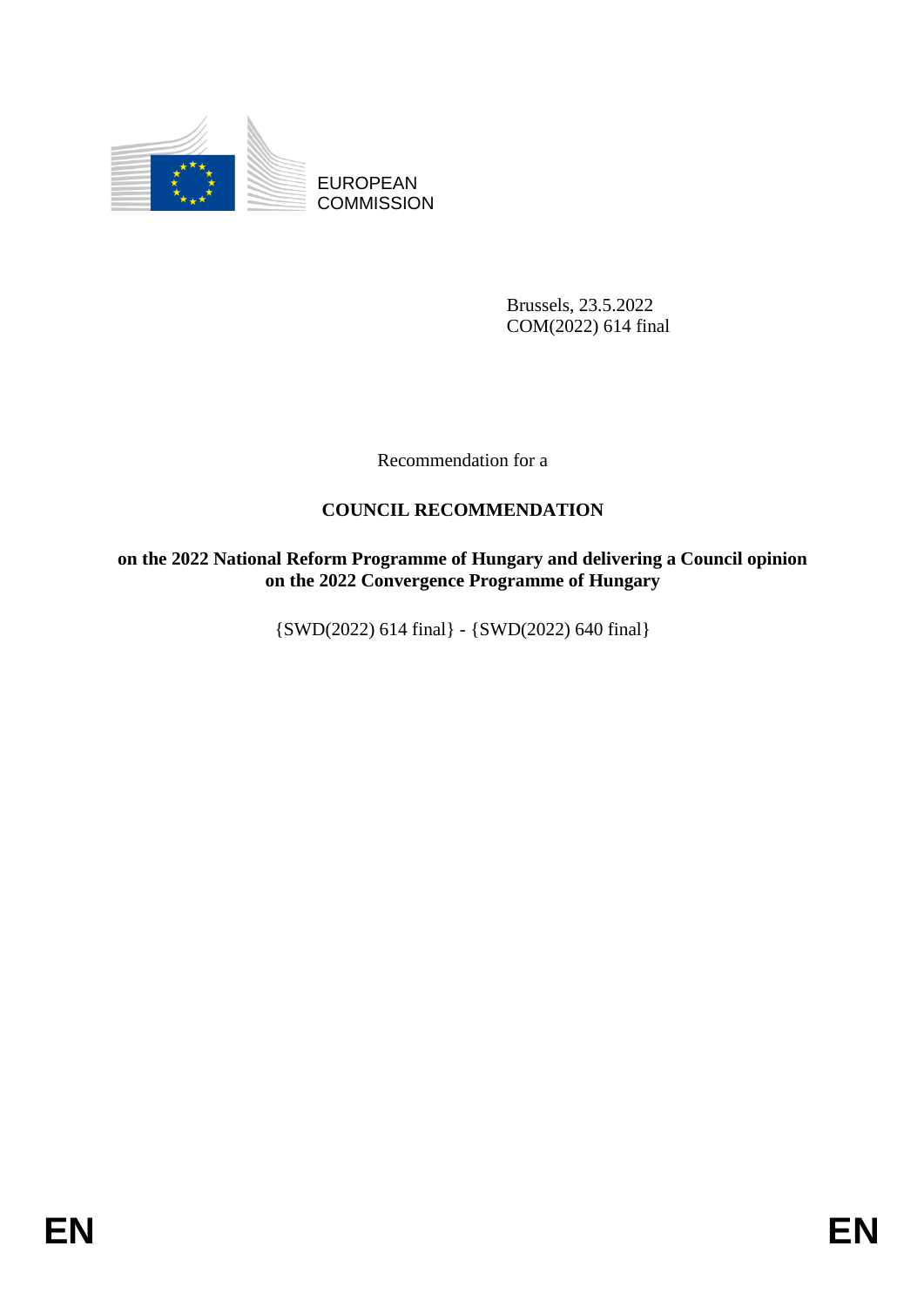### Recommendation for a

## **COUNCIL RECOMMENDATION**

### **on the 2022 National Reform Programme of Hungary and delivering a Council opinion on the 2022 Convergence Programme of Hungary**

### THE COUNCIL OF THE EUROPEAN UNION,

Having regard to the Treaty on the Functioning of the European Union, and in particular Articles 121(2) and 148(4) thereof,

Having regard to Council Regulation (EC) No 1466/97 of 7 July 1997 on the strengthening of the surveillance of budgetary positions and the surveillance and coordination of economic policies<sup>1</sup>, and in particular Article 9(2) thereof,

Having regard to the recommendation of the European Commission,

Having regard to the resolutions of the European Parliament,

Having regard to the conclusions of the European Council,

Having regard to the opinion of the Employment Committee,

Having regard to the opinion of the Economic and Financial Committee,

Having regard to the opinion of the Social Protection Committee,

Having regard to the opinion of the Economic Policy Committee,

Whereas:

- (1) Regulation (EU) 2021/241 of the European Parliament and of the Council<sup>2</sup>, which established the Recovery and Resilience Facility, entered into force on 19 February 2021. The Recovery and Resilience Facility provides financial support for the implementation of reforms and investment, entailing a fiscal impulse financed by the Union. It contributes to the economic recovery and to the implementation of sustainable and growth-enhancing reforms and investment, in particular to promote the green and digital transition, while strengthening the resilience and potential growth of the Member States' economies. It also helps strengthen sustainable public finances and boost growth and job creation in the medium and long term. The maximum financial contribution per Member State under the Recovery and Resilience Facility [was] updated on [XX] June 2022, in line with Article 11(2) of Regulation (EU) 2021/241.
- (2) On 24 November 2021, the Commission adopted the Annual Sustainable Growth Survey, marking the start of the 2022 European Semester for economic policy coordination. It took due account of the reaffirmed joint commitment of the Porto Social Summit of May 2021 to further implement the European Pillar of Social Rights proclaimed by the European Parliament, the Council and the Commission on 17 November 2017. The European Council endorsed the priorities of the 2022 Annual

 $\bar{1}$ <sup>1</sup> OJ L 209, 2.8.1997, p. 1.

<sup>2</sup> Regulation (EU) 2021/241 of the European Parliament and of the Council of 12 February 2021 establishing the Recovery and Resilience Facility (OJ L 57, 18.2.2021, p. 17).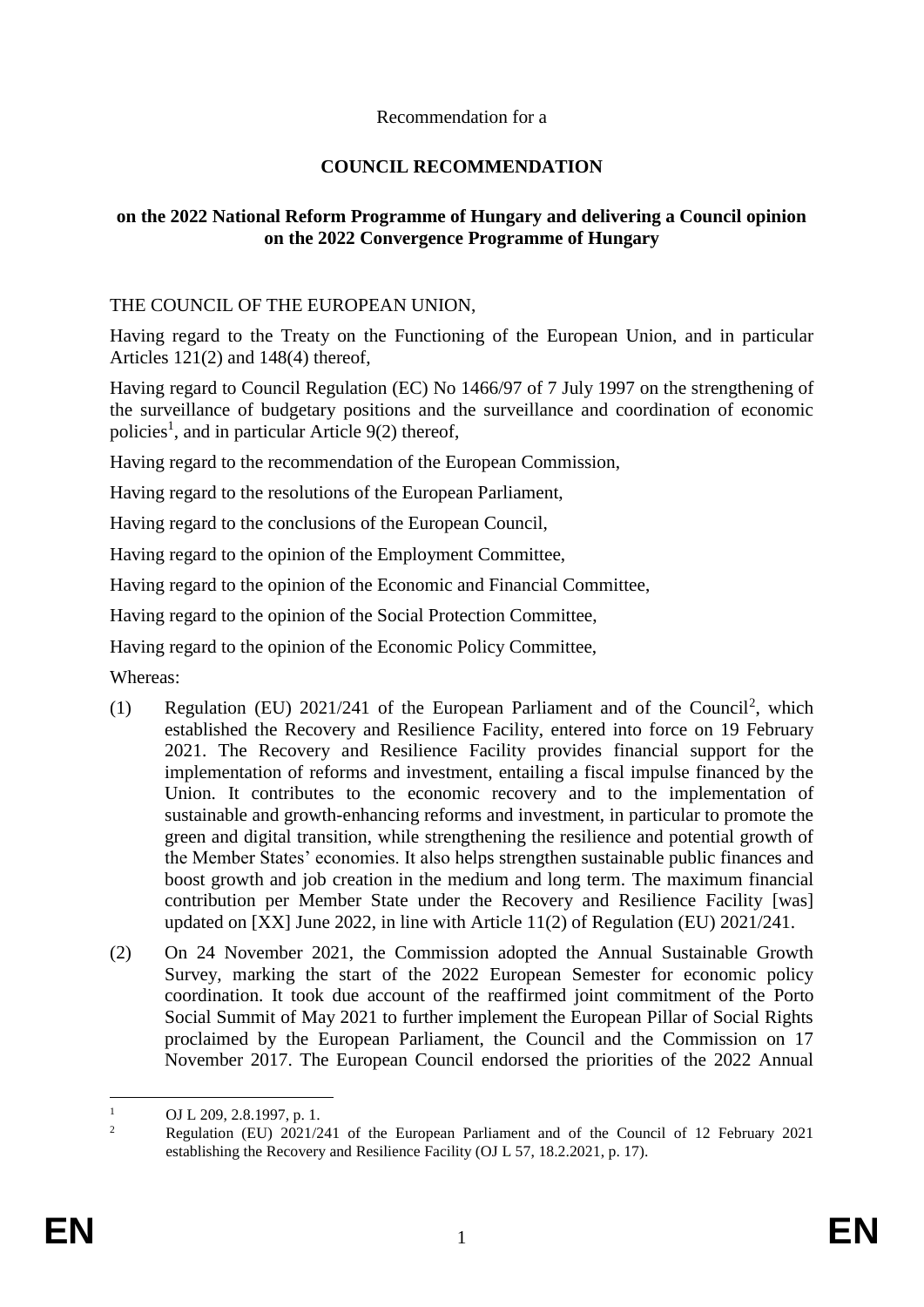Sustainable Growth Survey on 25 March 2022. On 24 November 2021, on the basis of Regulation (EU) No 1176/2011, the Commission also adopted the Alert Mechanism Report, in which it did not identify Hungary as one of the Member States for which an in-depth review<sup>3</sup> would be needed. On the same date, the Commission also adopted the proposal for the 2022 Joint Employment Report analysing the implementation of the Employment Guidelines and the principles of the European Pillar of Social Rights, which was adopted by the Council on 14 March 2022.

- (3) Russia's invasion of Ukraine, in the wake of the global pandemic, has significantly altered the geopolitical and economic context. The impact of the invasion on Member States' economies has been felt for example through higher energy and food prices and weaker growth prospects. The higher energy prices weigh particularly on the most vulnerable households experiencing or at risk of energy poverty. The EU is also seeing an unprecedented inflow of people fleeing Ukraine. In this context, on 4 March 2022, the Temporary Protection Directive was triggered<sup>4</sup> for the first time, granting displaced persons from Ukraine the right to legally stay in the EU, as well as access to education and training, labour market, healthcare, housing and social welfare. Exceptional support is made available to Hungary under the Cohesion's Action for Refugees in Europe (CARE) initiative and through the additional pre-financing under the Recovery Assistance for Cohesion and the Territories of Europe (REACT-EU) programme to urgently address reception and integration needs for those fleeing Ukraine.
- (4) Taking account of the rapidly changing economic and geopolitical situation, the European Semester resumes its broad economic and employment policy coordination in 2022, while evolving in line with the implementation requirements of the Recovery and Resilience Facility, as outlined in the 2022 Annual Sustainable Growth Survey. The implementation of the adopted recovery and resilience plans is essential for the delivery of the policy priorities under the European Semester, as the plans address all or a significant subset of the relevant country-specific recommendations issued in the 2019 and 2020 Semester cycles. The 2019 and 2020 country-specific recommendations remain equally relevant also for recovery and resilience plans revised, updated or amended in accordance with Articles 14, 18 and 21 of Regulation (EU) 2021/241, in addition to any country-specific recommendations issued up to the date of submission of the modified plan.
- (5) The General Escape Clause has been active since March 2020<sup>5</sup>. In its Communication of 3 March 2021<sup>6</sup> , the Commission set out its view that the decision on the deactivation or continued application of the general escape clause should be taken as an overall assessment of the state of the economy, with the level of economic activity in the EU or euro area compared to pre-crisis levels (end-2019) as a key quantitative criterion. Heightened uncertainty and strong downside risks to the economic outlook

 $\overline{3}$ <sup>3</sup> Regulation (EU) No 1176/2011 of the European Parliament and of the Council of 16 November 2011 on the prevention and correction of macroeconomic imbalances, OJ L 306, 23.11.2011, p. 25.

<sup>&</sup>lt;sup>4</sup> Council Implementing Decision (EU) 2022/382 of 4 March 2022 establishing the existence of a mass influx of displaced persons from Ukraine within the meaning of Article 5 of Directive 2001/55/EC, and having the effect of introducing temporary protection, OJ L 71, 4.3.2022, p. 1

 $5$  Communication from the Commission to the Council on the activation of the general escape clause of the Stability and Growth Pact, Brussels, 20.3.2020, COM(2020) 123 final.

<sup>&</sup>lt;sup>6</sup> Communication from the Commission to the Council on one year since the outbreak of COVID-19: fiscal policy response, Brussels, 3.3.2021, COM(2021) 105 final.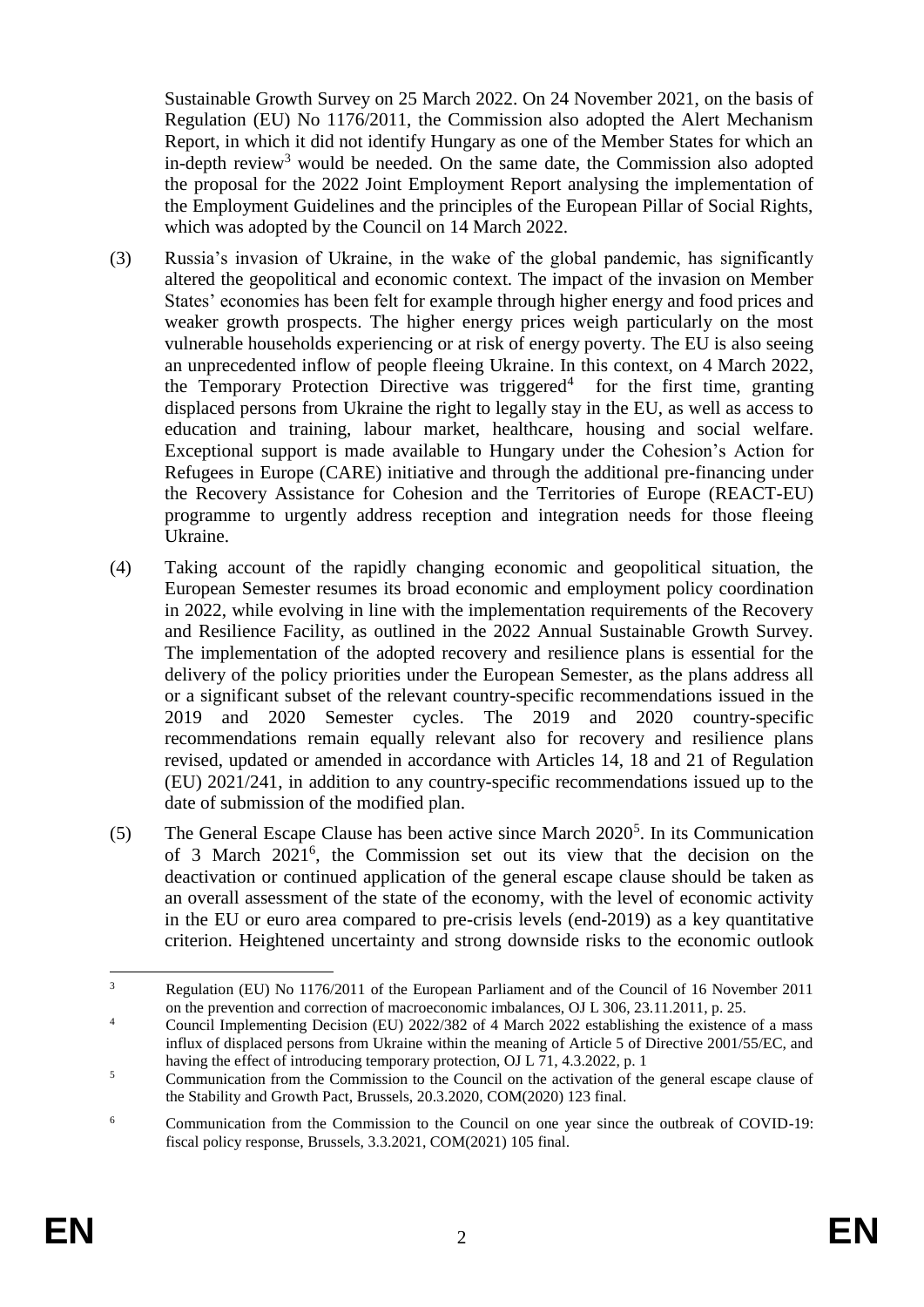in the context of war in Europe, unprecedented energy price hikes and continued supply chain disturbances warrant the extension of the general escape clause of the Stability and Growth Pact through 2023.

- (6) Following the approach in the Council opinion of 18 June 2021 on the 2021 Convergence Programme, the fiscal stance is currently best measured as the change in primary expenditure (net of discretionary revenue measures), excluding COVID-19 crisis-related temporary emergency measures but including expenditure financed by non-repayable support (grants) from the Recovery and Resilience Facility and other EU funds, relative to medium-term potential growth<sup>7</sup>. Going beyond the overall fiscal stance, in order to assess whether national fiscal policy is prudent and its composition is conducive to a sustainable recovery consistent with the green and digital transitions, attention is also paid to the evolution of nationally financed $8$  primary current expenditure (net of discretionary revenue measures and excluding COVID-19 crisisrelated temporary emergency measures) and investment.
- (7) On 2 March 2022, the Commission adopted a Communication providing broad guidance for fiscal policy in 2023, aiming at supporting the preparation of Member States' Stability and Convergence Programmes and thereby strengthening policy coordination<sup>9</sup>. The Commission noted that, based on the macroeconomic outlook of the 2022 winter forecast, transitioning from an aggregate supportive fiscal stance in 2020-2022 to a broadly neutral aggregate fiscal stance would appear appropriate in 2023, while standing ready to react to the evolving economic situation. The Commission announced that the fiscal recommendations for 2023 should continue to differentiate across Member States and take into account possible cross-country spillovers. The Commission invited the Member States to reflect the guidance in their Stability and Convergence Programmes. The Commission committed to closely monitor the economic developments and adjust its policy guidance as needed and at the latest in its Semester spring package of late May 2022.
- (8) With respect to the fiscal guidance provided on 2 March 2022, the fiscal recommendations for 2023 take into account the worsened economic outlook, the heightened uncertainty and further downside risks, and the higher inflation compared to the winter forecast. Against these considerations, the fiscal response has to expand public investment for the green and digital transition and energy security, and sustain the purchasing power of the most vulnerable households so as to cushion the impact of the energy price hike and help limit inflationary pressures from second round effects via targeted and temporary measures; fiscal policy has to remain agile so as to adjust to the rapidly evolving circumstances, and be differentiated across countries depending on their fiscal and economic situation, including as regards the exposure to the crisis and the inflow of displaced persons from Ukraine.

<sup>&</sup>lt;u>.</u>  $7 \text{ The estimates on the fiscal stance and its components in this recommendation are Commission.}$ estimates based on the assumptions underlying the Commission 2022 spring forecast. The Commission's estimates of medium-term potential growth do not include the positive impact of reforms that are part of the Recovery and Resilience Plan and that can boost potential growth.

<sup>8</sup> Not financed by grants from the Recovery and Resilience Facility and other EU funds.

<sup>&</sup>lt;sup>9</sup> Communication from the Commission to the Council: Fiscal policy guidance for 2023, Brussels, 2.3.2022, COM(2022) 85 final.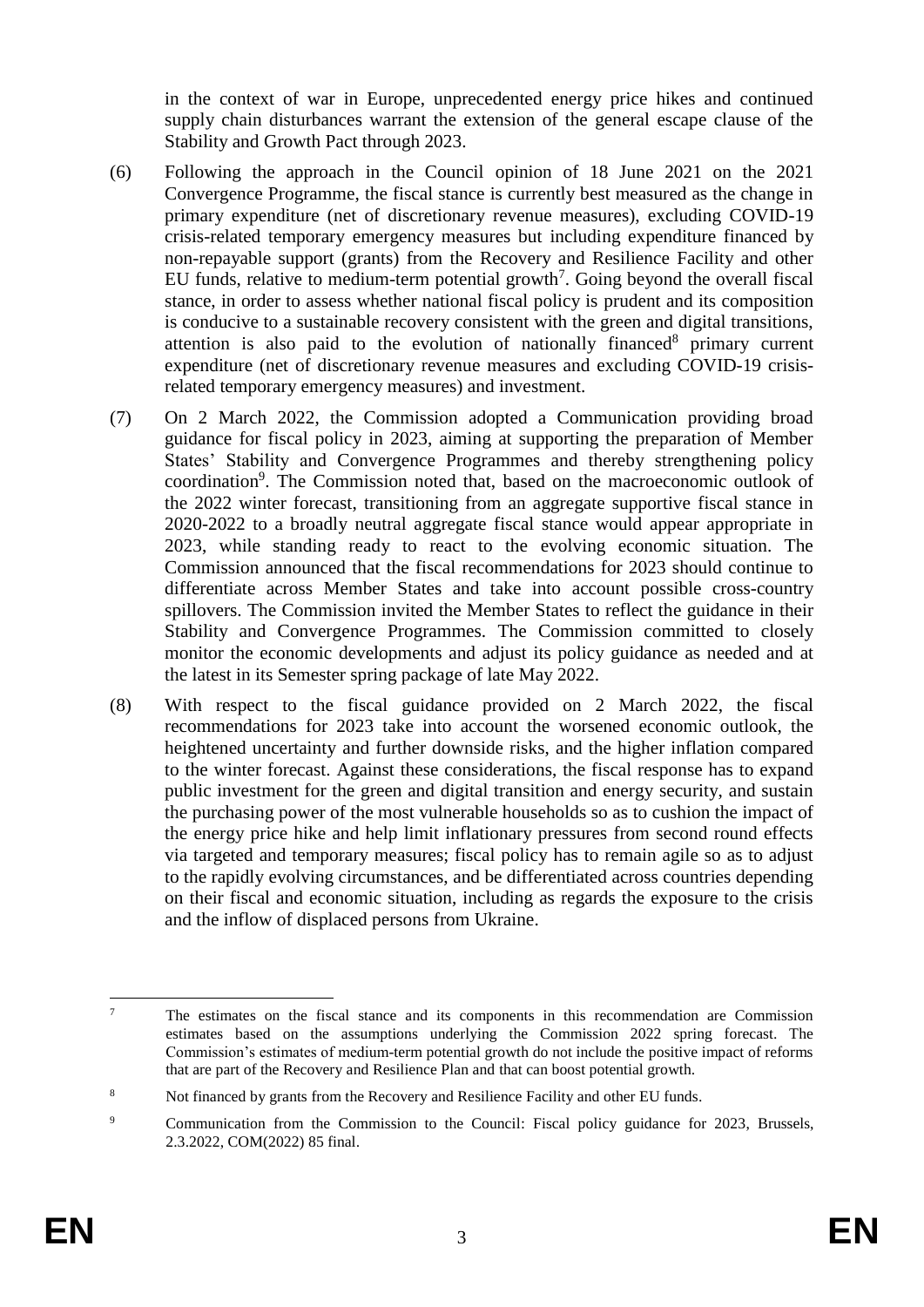- (9) On 29 April 2022, Hungary submitted its 2022 National Reform Programme and its 2022 Convergence Programme. To take account of their interlinkages, the two programmes have been assessed together.
- (10) The Commission published the 2022 country report for Hungary<sup>10</sup> on 23 May 2022. It assessed Hungary's progress in addressing the relevant country-specific recommendations adopted by the Council in 2019, 2020 and 2021. It also assessed Hungary's progress on implementing the European Pillar of Social Rights and on achieving the EU headline targets on employment, skills and poverty reduction, as well as progress in achieving the UN's Sustainable Development Goals.
- (11) On 29 April 2022, Hungary submitted its 2022 Convergence Programme, in line with the deadline established in Article 4 of Regulation (EC) No 1466/97.
- (12) On 23 May 2022, the Commission issued a report under Article 126(3) TFEU. This report discussed the budgetary situation of Hungary, as its general government deficit in 2021 exceeded the 3% of GDP Treaty reference value, while its general government debt exceeded the 60% of GDP Treaty reference value and did not respect the debt reduction benchmark. The report concluded that the deficit and debt criteria were not fulfilled. In line with the Communication of 2 March 2022, the Commission considered, within its assessment of all relevant factors, that compliance with the debt reduction benchmark would imply a too demanding frontloaded fiscal effort that risks to jeopardise growth. Therefore, in the view of the Commission, compliance with the debt reduction benchmark is not warranted under the current exceptional economic conditions. As announced, the Commission did not propose to open new excessive deficit procedures in spring 2022 and it will re-assess the possible opening of excessive deficit procedures in autumn 2022.
- (13) On 20 July 2020, the Council recommended Hungary to take in 2020 and 2021 all necessary measures, in line with the general escape clause, to effectively address the pandemic, sustain the economy and support the ensuing recovery. It also recommended Hungary to pursue, when economic conditions allow, fiscal policies aimed at achieving prudent medium-term fiscal positions and ensuring debt sustainability, while enhancing investment. In 2021, based on data validated by Eurostat, Hungary's general government deficit fell from 7.8% of GDP in 2020 to 6.8% in 2021. The fiscal policy response by Hungary supported the economic recovery in 2021, while temporary emergency support measures declined from 4.0% of GDP in 2020 to 0.8% in 2021. The measures taken by Hungary in 2021 have been in line with the Council Recommendation of 20 July 2020. The discretionary budgetary measures adopted by the government in 2020 and 2021 were mostly temporary or matched by offsetting measures. At the same time, some of the discretionary measures adopted by the government over the period 2020 to 2021 were not temporary or matched by offsetting measures, mainly consisting of a reduction of employers' social security contributions, an abolition of the training levy, an exemption of employees under the age of 25 from personal income tax, a reintroduction of 13th monthly pension, and an increase in doctors' wages. Based on data validated by Eurostat, general government debt stood at 76.8 % of GDP in 2021.
- (14) The macroeconomic scenario underpinning the budgetary projections in the 2022 Convergence Programme is favourable. The government projects real GDP to grow by 4.3% in 2022 and 4.1% in 2023. By comparison, the Commission's 2022 spring

 $10^{\circ}$ SWD(2022) 614 final.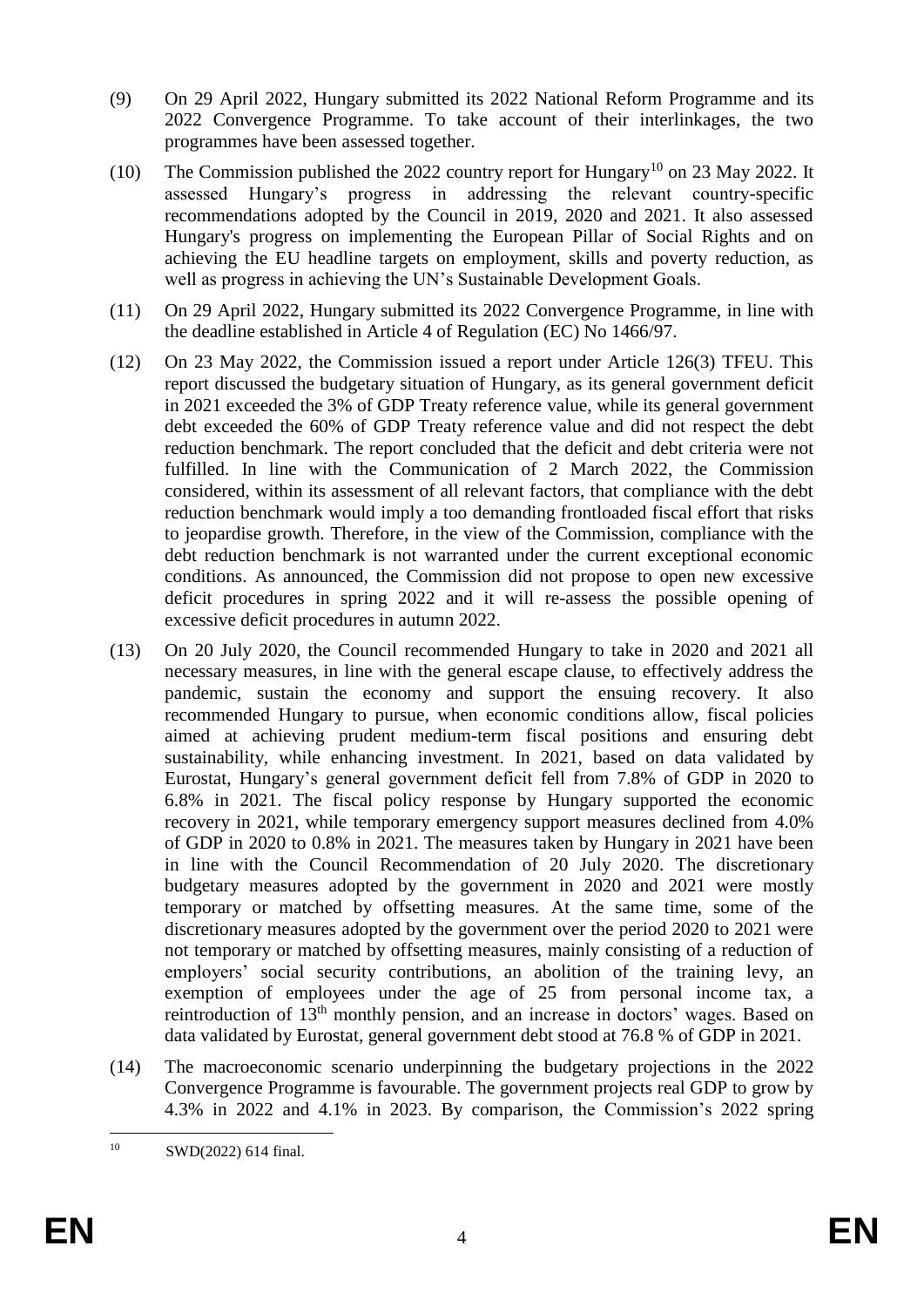forecast projects a lower real GDP growth of 3.6% in 2022 and 2.6% in 2023, mainly due to the assumption about more persistent macroeconomic impact of the Russia's war of aggression in Ukraine. The Commission's forecast projects a weaker growth of private consumption, especially in 2023, and a slower investment growth both in 2022 and 2023. In its 2022 Convergence Programme, the Government expects that the headline deficit will decrease to 4.9% of GDP in 2022 and to 3.5% in 2023. The decrease in 2022 mainly reflects continued dynamic growth in nominal GDP. According to the Programme, the general government debt-to-GDP ratio is expected to decrease to 76.1% in 2022, and to decline to 73.8% in 2023. Based on policy measures known at the cut-off date of the forecast, the Commission 2022 spring forecast projects a government deficit for 2022 and 2023 of 6.0% of GDP and 4.9% respectively. This is higher than the deficit projected in the 2022 Convergence Programme, mainly due to the projected less favourable macroeconomic outlook, especially in 2023, and higher growth of expenditure, which incorporates capital injections to utility companies amounting to 1.1% of GDP in 2022 and a further 0.7% in 2023. The Commission 2022 spring forecast projects a higher general government debt-to-GDP ratio, of 76.4% in 2022 and 76.1% in 2023. The difference is due to higher primary balance and less favourable nominal GDP dynamics.

Based on the Commission spring 2022 forecast, the medium-term (10-year average) potential output growth is estimated at 3.2%. However, this estimate does not include the impact of the reforms that are part of the Recovery and Resilience Plan and can boost Hungary's potential growth.

(15) In 2022, the government phased out the measures taken in response to the COVID-19 crisis, such that the temporary emergency support measures are projected to decline from 0.8% of GDP in 2021 to 0.0% in 2022. The government deficit is impacted by the measures adopted to counter the economic and social impact of the increase in energy prices, which in the Commission spring 2022 forecast are estimated at 1.2% of GDP in 2022 and 0.7% of GDP in 2023.<sup>11</sup> These measures consist of compensations to utility companies by the government with capital transfers for expected losses resulting from regulated energy prices, a temporary cut in excise duties on fuels and compensations for small petrol stations. All measures other than the permanent price caps on retail gas and electricity prices have been announced as temporary. However, in case energy prices remain elevated also in 2023, some of these measures could be continued. Some of these measures are not targeted in nature, notably the general price caps on retail prices of energy and the cut in excise duties. The government deficit is also impacted by the costs to offer temporary protection to displaced persons from Ukraine, which in the Commission 2022 spring forecast are projected at 0.2% of GDP in 2022 and 0.3% in 2023. 12

 $11$ <sup>11</sup> The figures represent the level of annual budgetary costs of those measures taken since autumn 2021, including current revenue and expenditure as well as – where relevant – capital expenditure measures.

<sup>&</sup>lt;sup>12</sup> The total number of displaced persons from Ukraine to the EU is assumed to gradually reach 6 million by the end of 2022, and their geographical distribution is estimated based on the size of the existing diaspora, the relative population of the receiving Member State, and the actual distribution of displaced persons from Ukraine across the EU as of March 2022. For budgetary costs per person, estimates are based on the Euromod microsimulation model of the Commission's Joint Research Centre, taking into account both cash transfers people may be eligible for as well as in-kind benefits such as education and healthcare.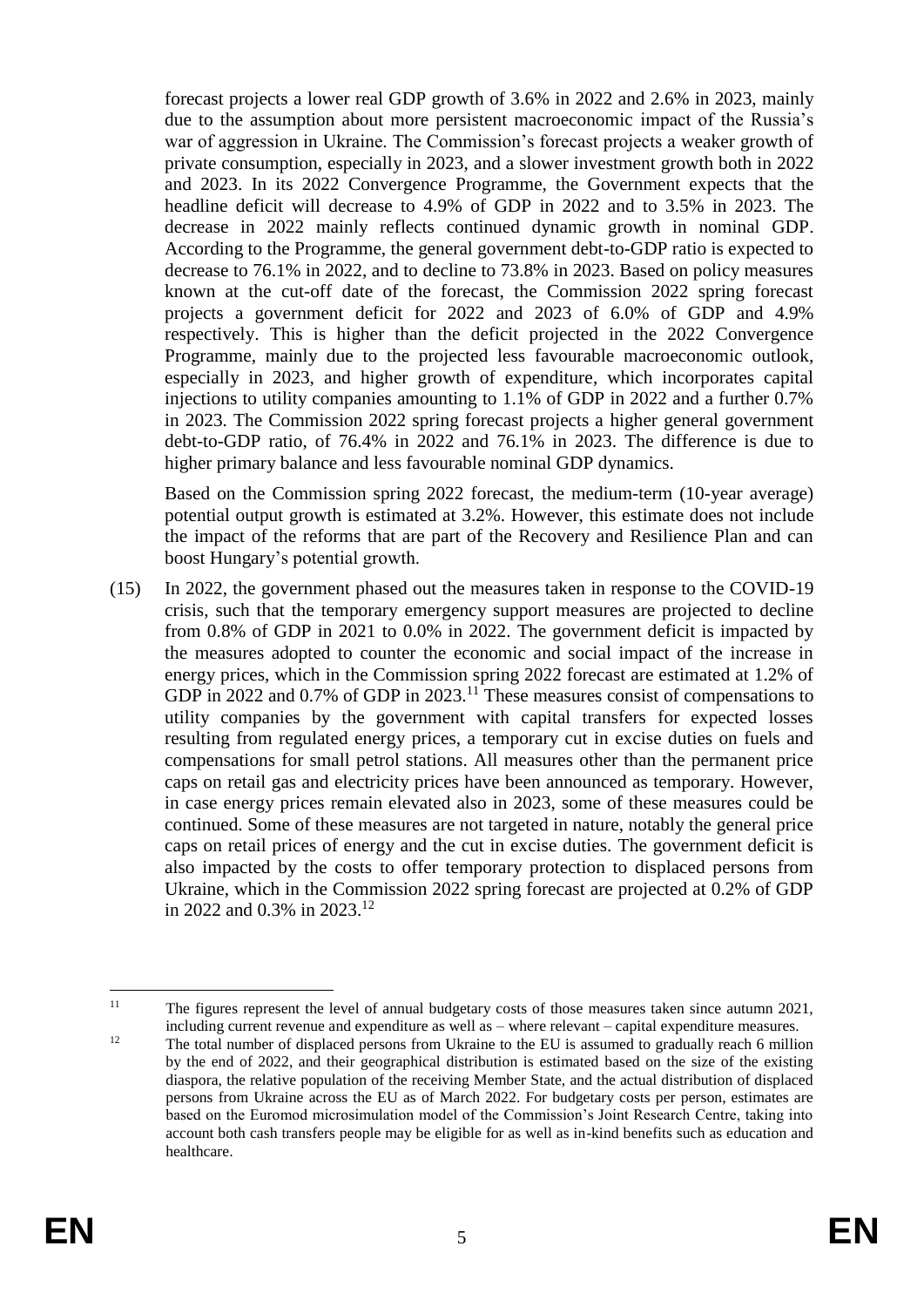- (16) On 18 June 2021, the Council recommended that in 2022 Hungary<sup>13</sup> maintain a supportive fiscal stance, including from the impulse provided by the Recovery and Resilience Facility, and preserves nationally-financed investment. It also recommended Hungary to pursue, when economic conditions allow, a fiscal policy aimed at achieving prudent medium-term fiscal positions and ensuring fiscal sustainability in the medium term, and at the same time, to enhance investment to boost growth potential.
- (17) In 2022, based on the Commission's 2022 spring forecast and including the information incorporated in Hungary's 2022 Convergence Programme, the fiscal stance is projected to be broadly neutral at -0.1% of GDP, while the Council recommended a supportive fiscal stance.<sup>14</sup> Hungary plans to provide continued support to the recovery by making use of the Recovery and Resilience Facility to finance additional investment as recommended by the Council. The positive contribution to economic activity of expenditure financed by Recovery and Resilience Facility grants and other EU funds is projected to decrease by 1.0 percentage point of GDP compared to 2021 due to expected slowdown in the EU funds absorption<sup>15</sup>. Nationally-financed investment is projected to provide an expansionary contribution to the fiscal stance of 0.2 percentage points in  $2022$ .<sup>16</sup> Therefore, Hungary plans to preserve nationally financed investment, as recommended by the Council. At the same time, the growth in nationally-financed primary current expenditure (net of new revenue measures) in 2022 is projected to provide an expansionary contribution of 0.4 percentage points to the overall fiscal stance. This includes the additional impact of the measures to address the economic and social impact of the increase in energy prices (0.1% of GDP) as well as the costs to offer temporary protection to displaced persons from Ukraine (0.2% of GDP). Several discretionary measures also contribute to the growth in nationallyfinanced primary current expenditure (net of new revenue measures), such as the reintroduction of the 13th monthly pension, wage benefits for law enforcement and military officers, a reduction of employers' social security contributions and training levy.
- (18) In 2023, the fiscal stance is projected in the Commission 2022 spring forecast at 1.9% of GDP on a no-policy change assumption.<sup>17</sup> Hungary is projected to continue using the grants from the Recovery and Resilience Facility in 2023 to finance additional investment in support of the recovery. The positive contribution to economic activity of expenditure financed by Recovery and Resilience Facility grants and other EU funds is projected to increase by 0.3 percentage points of GDP in 2023. Nationally financed investment is projected to provide an expansionary contribution to the fiscal

<sup>&</sup>lt;u>.</u> <sup>13</sup> Council Recommendation of 18 June 2021 delivering a Council opinion on the 2021 Convergence Programme of Hungary, OJ C 304, 29.7.2021, p. 78.

<sup>&</sup>lt;sup>14</sup> A negative (positive) sign of the indicator corresponds to an excess (shortfall) of primary expenditure growth compared with medium-term economic growth, indicating an expansionary (contractionary) fiscal policy.

<sup>&</sup>lt;sup>15</sup> These are Commission projections. The Commission has not yet assessed the Recovery and Resilience Plan for Hungary.

<sup>&</sup>lt;sup>16</sup> Other nationally-financed capital expenditure is projected to provide an expansionary contribution of 0.4 percentage points of GDP, which is largely driven by the fiscal impact of the recapitalisations to utility companies.

<sup>&</sup>lt;sup>17</sup> A negative (positive) sign of the indicator corresponds to an excess (shortfall) of primary expenditure growth compared with medium-term economic growth, indicating an expansionary (contractionary) fiscal policy.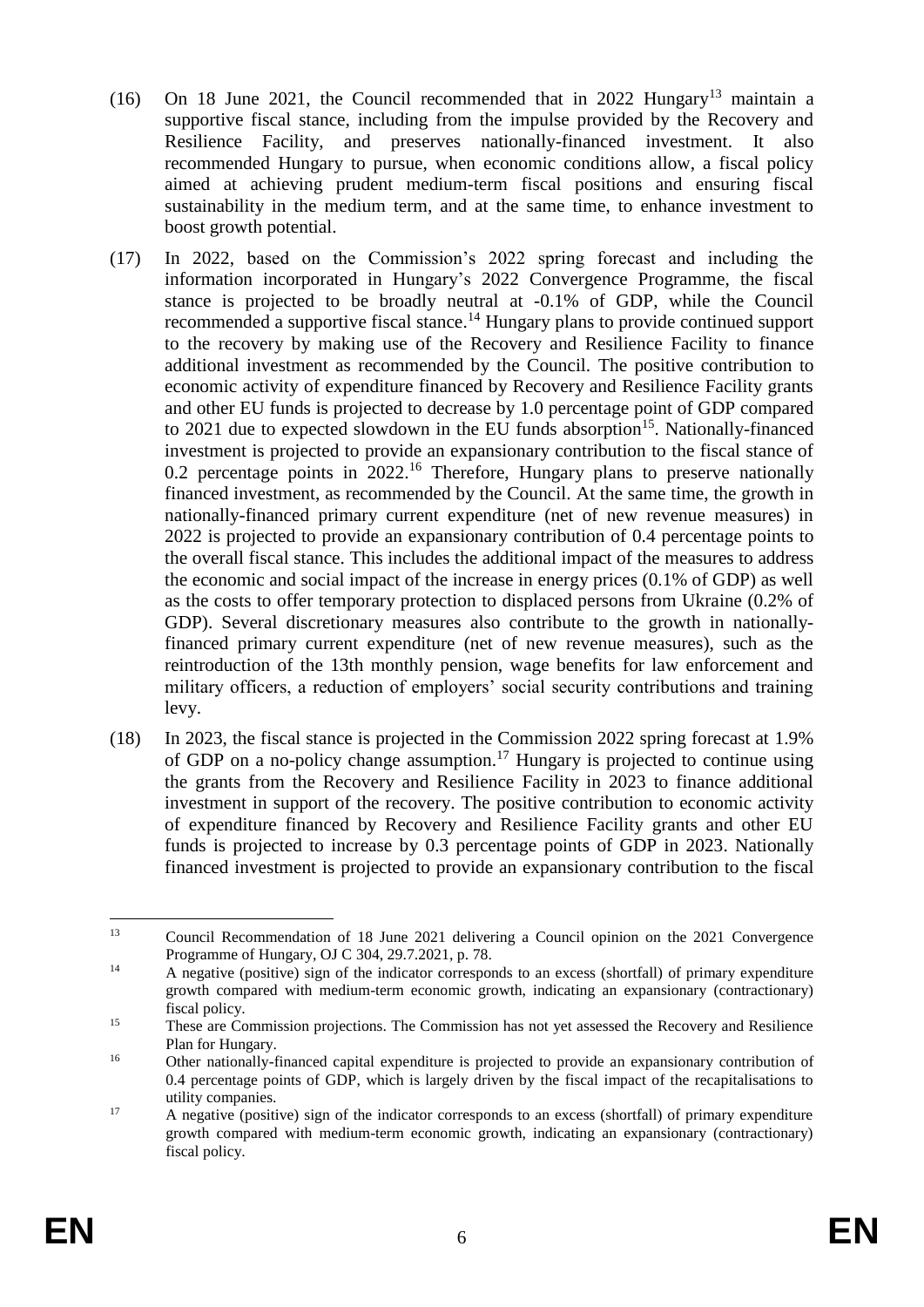stance of 0.4 percentage points in  $2023$ <sup>18</sup> At the same time, the growth in nationallyfinanced primary current expenditure (net of new revenue measures) in 2023 is projected to provide a contractionary contribution of 1.9 percentage points to the overall fiscal stance. This includes the impact from the phasing out of the measures addressing the increased energy prices (0.1% of GDP) and additional costs to offer temporary protection to displaced persons from Ukraine (0.1% of GDP).

- (19) In the 2022 Convergence Programme, the general government deficit is expected to gradually decline to 2.5% of GDP in 2024 and to 1.5% by 2025. Therefore, the general government deficit is planned to go below 3% of GDP by 2024. According to the Programme, the general government debt-to-GDP ratio is expected to decrease by 2025, specifically with a decrease to 70.4% in 2024, and a decline to 66.9% in 2025. Based on the Commission's analysis, debt sustainability risks appear medium over the medium term.
- (20) The impact of population ageing and the increase of public debt during the COVID-19 crisis are set to intensify the long-term fiscal sustainability challenges in Hungary. The pension expenditure is projected to rise substantially, from around 8% in 2019 to above 12% of GDP in 2070. The fiscal sustainability indicators point to medium sustainability risks in the medium term and high risks in the long term. Recent policy measures exacerbate the sustainability challenge by increasing government's longterm pension liabilities. The 13th month pension reintroduced in 2021 and 2022 is expected to increase the expenditure on pensions. Changes to tax and pension systems in the last decade are projected to increase expenditure on the pensions of high-wage retirees and amplify inequalities among pensioners. Those measures include the removal of the ceiling on pensionable income and pensions and the introduction of the flat personal income tax that boosts pensionable income of high earners. The minimum pension has remained nominally unchanged since 2008, which affects the situation of those with interrupted employment history and low average earnings during their career.
- $(21)$  Hungary submitted the cohesion policy programming documents<sup>19</sup> Partnership agreement on 30 December 2021 and the Economic Development and Innovation Programme Plus on 26 January 2022 [add more OPs if submitted until the publication of the Spring Package]. In line with Regulation (EU) 2021/1060 of the European Parliament and of the Council of 24 June 2021, Hungary shall take into account the relevant country-specific recommendations in the programming of the 2021-2027 cohesion policy funds. This is a prerequisite for improving the effectiveness and maximising the added value of the financial support to be received from cohesion policy funds, while promoting the coordination, complementarity and coherence between these funds and other Union instruments and funds. The successful implementation of the cohesion policy programmes also depends on the removal of

<sup>1</sup> <sup>18</sup> Other nationally-financed capital expenditure is projected to provide a contractionary contribution of 0.6 percentage points of GDP, which is largely driven by the phase out of the renovation subsidies for families and lower estimated recapitalisations to utility companies than in 2022.

<sup>19</sup> Regulation (EU) 2021/1060 of the European Parliament and of the Council of 24 June 2021 laying down common provisions on the European Regional Development Fund, the European Social Fund Plus, the Cohesion Fund, the Just Transition Fund and the European Maritime, Fisheries and Aquaculture Fund and financial rules for those and for the Asylum, Migration and Integration Fund, the Internal Security Fund and the Instrument for Financial Support for Border Management and Visa Policy. PE/47/2021/INIT. OJ L 231, 30.6.2021, p. 159.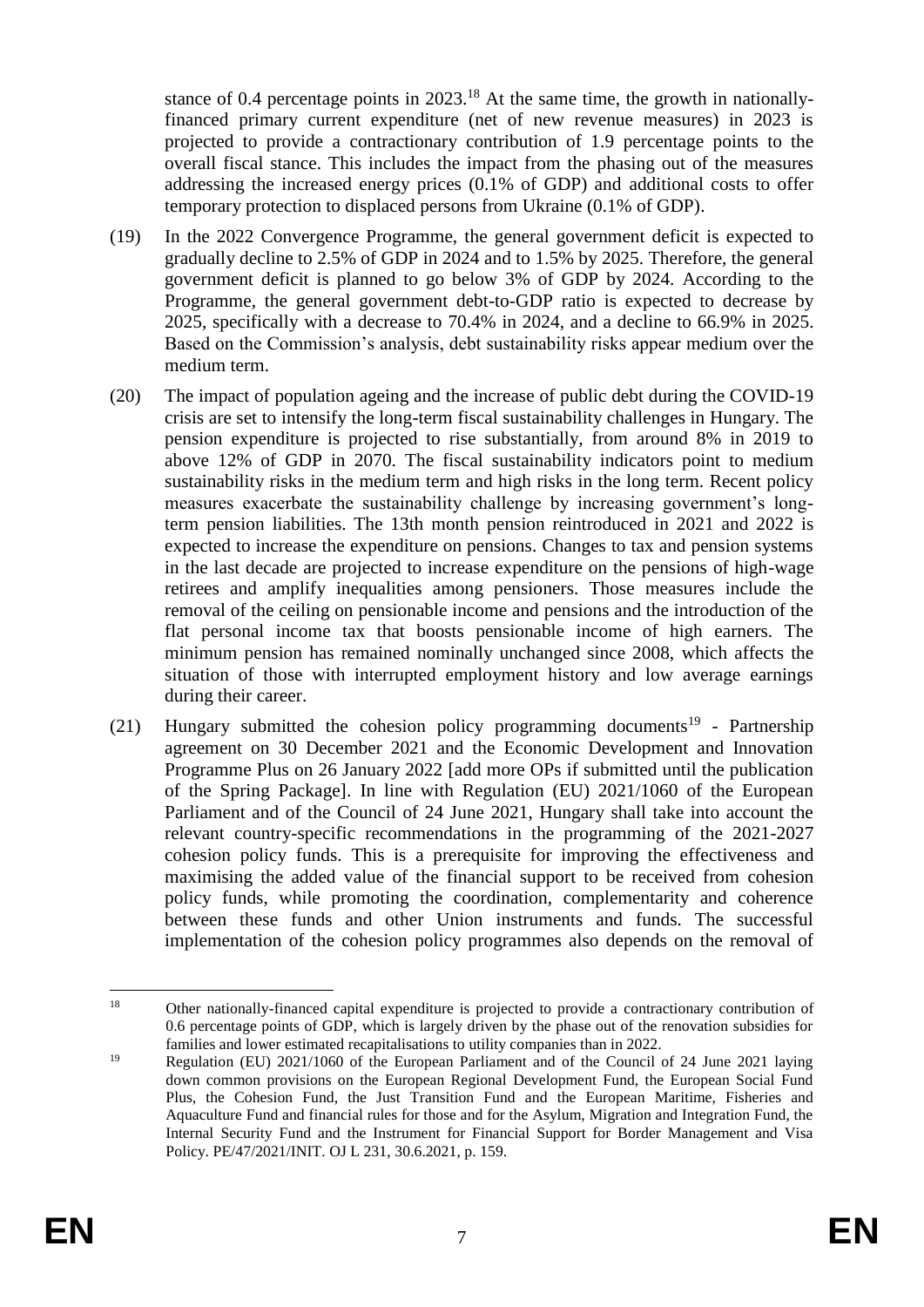bottlenecks to investment to support the green and digital transition and balanced territorial development.

- (22) Hungary's labour market is overall in a good shape, however, challenges remain in relation to the low employment rate of women and of disadvantaged groups. Mothers with young children tend to stay away from work for a long time, partly due to the scarcity of childcare places for children under the age of three. The number of childcare places is gradually increasing thanks to dedicated programmes, but these institutions also face staff shortages. There is significant room to increase the employment rate of certain disadvantaged groups, such as the low-skilled, long term unemployed, persons with disabilities and Roma. These groups could be better mobilised by equipping them with skills and actively helping them to find jobs. Assistance during the job search is limited, and only half of the registered unemployed receive financial benefits. The duration of the unemployment benefit is among the shortest in the EU. Joblessness is concentrated in the less developed regions and in rural areas.
- (23) The risk of poverty has decreased markedly, but many people are still unable to afford basic necessities. Material and social deprivation rates remain among the highest in the EU, especially for children. Poverty and social exclusion are concentrated in specific groups and territories. Poverty rates are three to four times higher for the Roma, related to their more limited access to the labour market and public services. The social safety net has weakened for families without stable employment over the last decade and poverty gap widened recently. The tax system disproportionately burdens the lower-paid workers. Low-income families are also less likely to benefit from the income tax allowance per child. Their major sources of income, such as the public works wage, the minimum income and the family allowance did not keep up with the cost of living. Regulated prices for residential energy have remained unchanged, thus partly shielding households from recent commodity price increases. However, this does not help poor rural households using solid fuels for heating. Rising house prices pose further challenge to low-income families, which have difficulty accessing public housing support schemes. Meanwhile, social housing has become scarce and often run-down.
- (24) Education outcomes in Hungary are below the EU average. By the age of 15, basic skills are significantly below the EU and regional averages and have decreased over the last decade. Contrary to European trends, early school leaving increased in the last decade to 12.0% in 2021, above the EU average of 9.7%. Early school leaving is higher in the least developed districts, and six times higher among the Roma than the non-Roma. The share of 25-34 year old people with a tertiary diploma rose since 2010, but remains among the lowest in the EU. Participation in adult learning is just over half of the EU average. Digital skills are lacking, especially among poorer people. In the lowest two income quartiles, only 13% and 18% of Hungarians have at least basic digital skills, which are among the lowest percentage in the EU. Disadvantaged students have low chances of entering the higher educational tracks. Inequality in education narrows the possibility for social mobility. The low effectiveness and equity in the school system are likely to be linked to the low level of curricular autonomy, the lack of socioeconomic diversity within schools and low teacher salaries. The shortage of teachers is increasingly a problem. While aggregate indicators, such as the teacherpupil ratio, do not signal acute shortages, more detailed analysis shows that shortages exist for specific subjects such as mathematics, science and foreign languages. Teacher shortages are also linked to the fragmentation of the school system, as half of all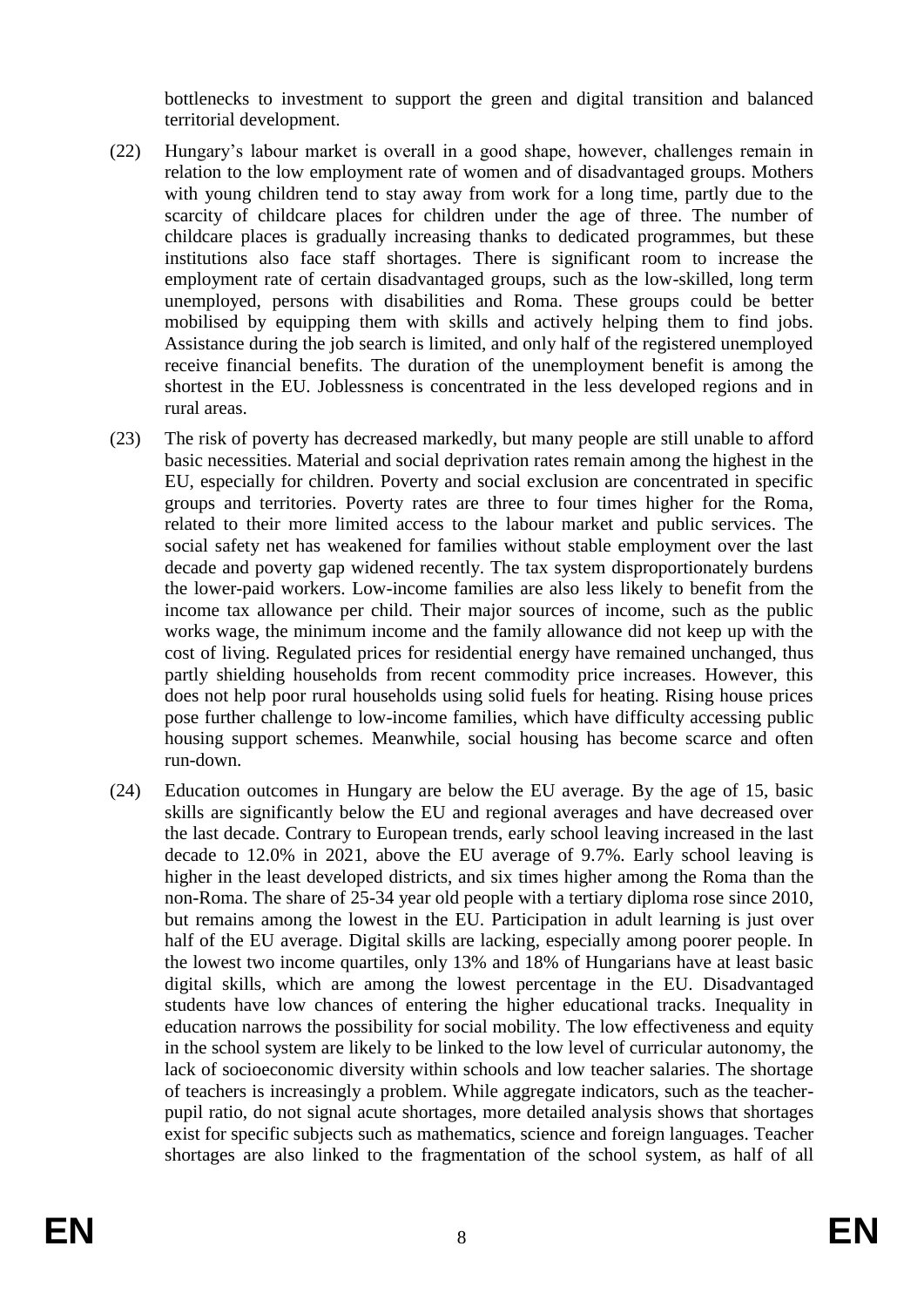primary and lower secondary schools have fewer than 150 pupils. Schools with a high proportion of disadvantaged pupils tend to suffer particularly from the lack of qualified teachers. More than half of the graduates from teacher education end up in other careers due to the high workload and low pay of teachers, especially at the beginning of their career. Moreover, the centralised management of schools leaves school heads with limited autonomy and tools to improve teaching quality.

- (25) Health outcomes lag behind most other Member States, reflecting both unhealthy lifestyles and the limited effectiveness of healthcare provision. The prevalence of smoking, alcohol use disorder and obesity is one of the highest in the Union. Hungarians are among the most likely in the Union to suffer premature death due to bad air quality. The number of avoidable deaths is one of the highest in the Union, partly due to inadequate screening and primary care management. There are significant socioeconomic disparities in access to quality care, due to a sizeable shortage of healthcare staff, in particular general practitioners and nurses. The hospital network is fragmented and has a high number of hospital beds. Hungarian patients spend the longest time in hospitals across the EU, because the take-up of day surgery procedures has remained low in EU comparison. Recent reforms have encouraged general practitioners to cooperate, which would improve the service provision. Significant measures were taken to eradicate gratuity payments and address shortages of doctors.
- (26) Deficient independent control mechanisms and tight interconnections between politics and certain businesses are conducive to corruption. When serious allegations arise, there is systematic lack of determined action to investigate and prosecute corruption cases involving high-level officials or their immediate circle. Accountability for decisions to close investigations remains a matter of concern as there are no effective remedies against decisions of the prosecution service not to prosecute alleged criminal activity. The shrinking possibilities of civic oversight in the context of restrictions to media freedom, a hostile environment for civil society organisations and recurrent challenges in the application of the transparency and access to public information rules further weaken the anti-corruption framework. In December 2021, the government postponed the implementation of most measures in its anti-corruption strategy for the vears 2020-22.<sup>20</sup>
- (27) The independence, efficiency and quality of the justice system are crucial to attracting business and enabling economic growth. Concerns regarding judicial independence persist. The National Judicial Council continues to face difficulties in counterbalancing the powers of the President of the National Office for the Judiciary. The rules on electing the President of the Supreme Court create risks of political influence over the top court of the country. The lack of transparency of the case allocation scheme does not allow parties to verify whether any undue discretion has been applied. Questions have been raised regarding the role of the Constitutional Court, composed of members elected by Parliament without the involvement of the judiciary, in reviewing judgments of the ordinary courts.
- (28) Hungary scores low among the Member States in social dialogue, stakeholder engagement in developing primary law, consultation with social partners, civil society,

 $20\degree$ The Commission sent a notification letter to Hungary on 27 April pursuant to Article  $6(1)$  of Regulation (EU, Euratom) 2020/2092 of the European Parliament and of the Council, of 16 December 2020, on a general regime of conditionality for the protection of the Union budget.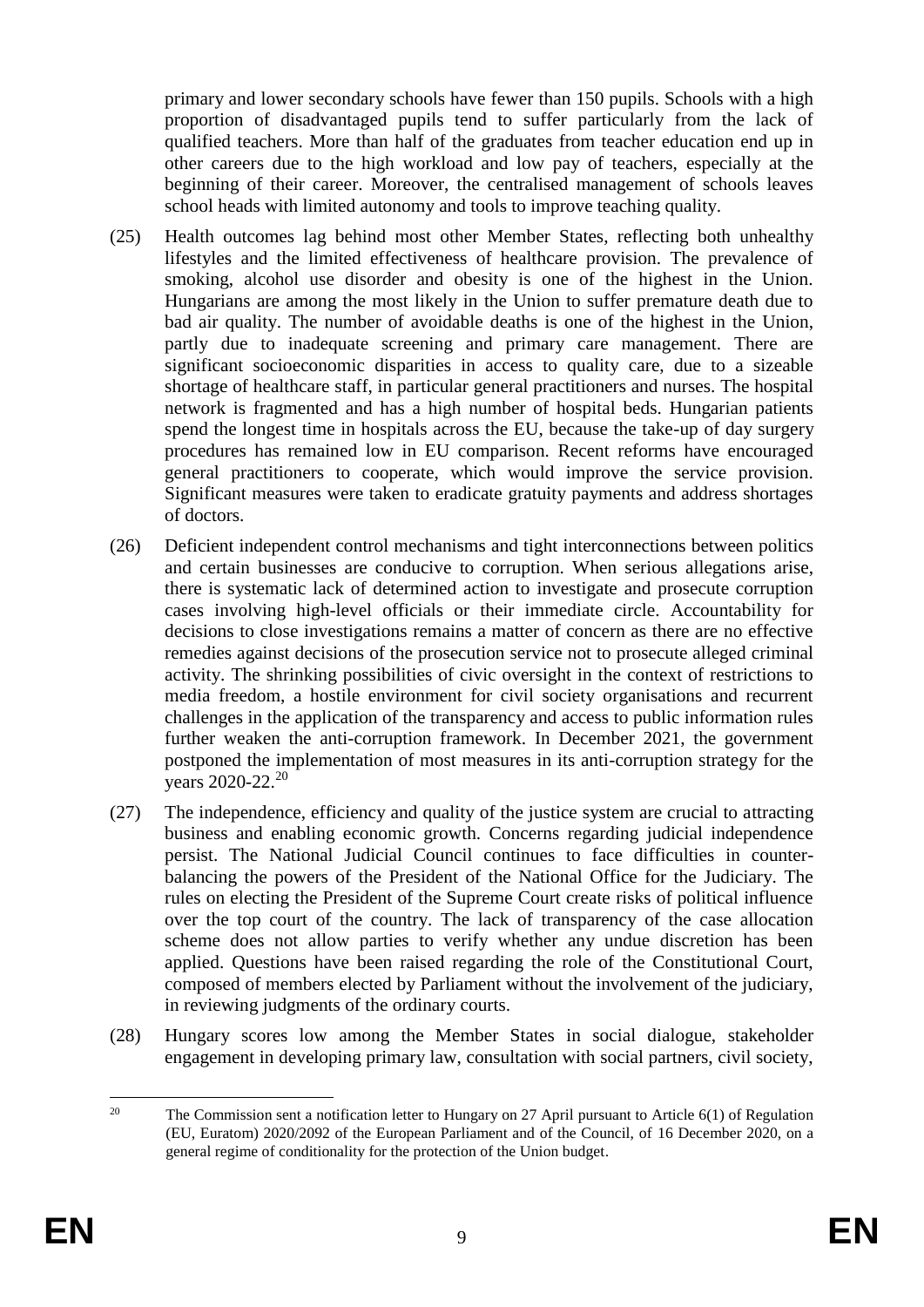and the use of evidence-based instruments. National rules on the obligatory public consultation of draft legal acts and their impact assessments have been systematically disregarded. The number of laws subject to consultation has significantly declined in recent years.

- (29) Measures have been taken to further improve the tax system but some challenges remain. The tax burden on labour has decreased but remains high for low-income earners. Sector-specific taxes and a large number of small taxes complicate the tax system and raise compliance costs, in particular for smaller firms.
- (30) Regulatory barriers and State involvement in product markets hinder the selection of efficient enterprises and limit competition. Ad hoc exemptions of business transactions from competition scrutiny hinder the functioning of the market and hamper investment. The unpredictability of the legal framework is a further problem, especially in the retail sector, which in recent years has faced frequent changes in regulations. Regulations and taxes might prevent businesses from growing, especially in retail and utilities. Regulation of professions also remains restrictive. Slow and costly insolvency procedures might hinder the restructuring of failing businesses. The procurement market remains vulnerable to anticompetitive practices. The proportion of contracts awarded in procedures where there was just one bidder remains among the highest in the EU. The authorities improved the supervision of the regularity of public procurement in response to the findings of the Commission's successive audits in the field of EU funds management, which identified serious, systemic deficiencies and irregularities, in particular related to the use of framework agreements. Whether all of the previously identified deficiencies have been fully addressed remains to be seen in practice. Recently, new risks emerged with the apparent exclusion of public interest trusts from public procurement rules. In February 2021, the government set itself an ambitious target of reducing the percentage of public procurement procedures with only a single bid to less than 15%, although without a fixed timeline.
- (31) The transition to a climate neutral economy is still at an early stage. Half of Hungary's territory is significantly exposed to climate change risks including drought and floods. This creates the need for sustainable climate adaptation solutions, notably through nature-based water retention, including by restoring natural hydrology, adapting agricultural practices, and carefully monitoring ground- and surface water abstractions for irrigation. Air and water quality remain a concern. The main sources of air pollution are residential solid fuel combustion, agriculture and transport emissions. A large share of the drinking water supply network is in poor shape and regulatory environment creates barriers to investment. The circular economy is still in an initial phase, recycling of municipal waste is underdeveloped and economic instruments are insufficient to address environmental challenges. Waste management was reorganised by the government in several steps. The changes limited competition in the sector, with the side effect of declining efficiency and recycling rates. Sectors that are likely to decline or transform due to the green transition provide jobs for nearly 4% of all workers, who could particularly need up- and reskilling. Labour shortages in the energy sector could hinder the transition to climate neutrality.
- (32) Transport infrastructure is characterised by a dense motorway and electrified rail network. Hungary has experienced a strong increase in emissions in the transport sector, which is rapidly becoming the largest emitting sector. Hungary is among the most congested Member States with increasing number of hours lost per driver in urban areas. The share of zero-emission passenger cars in new registrations and the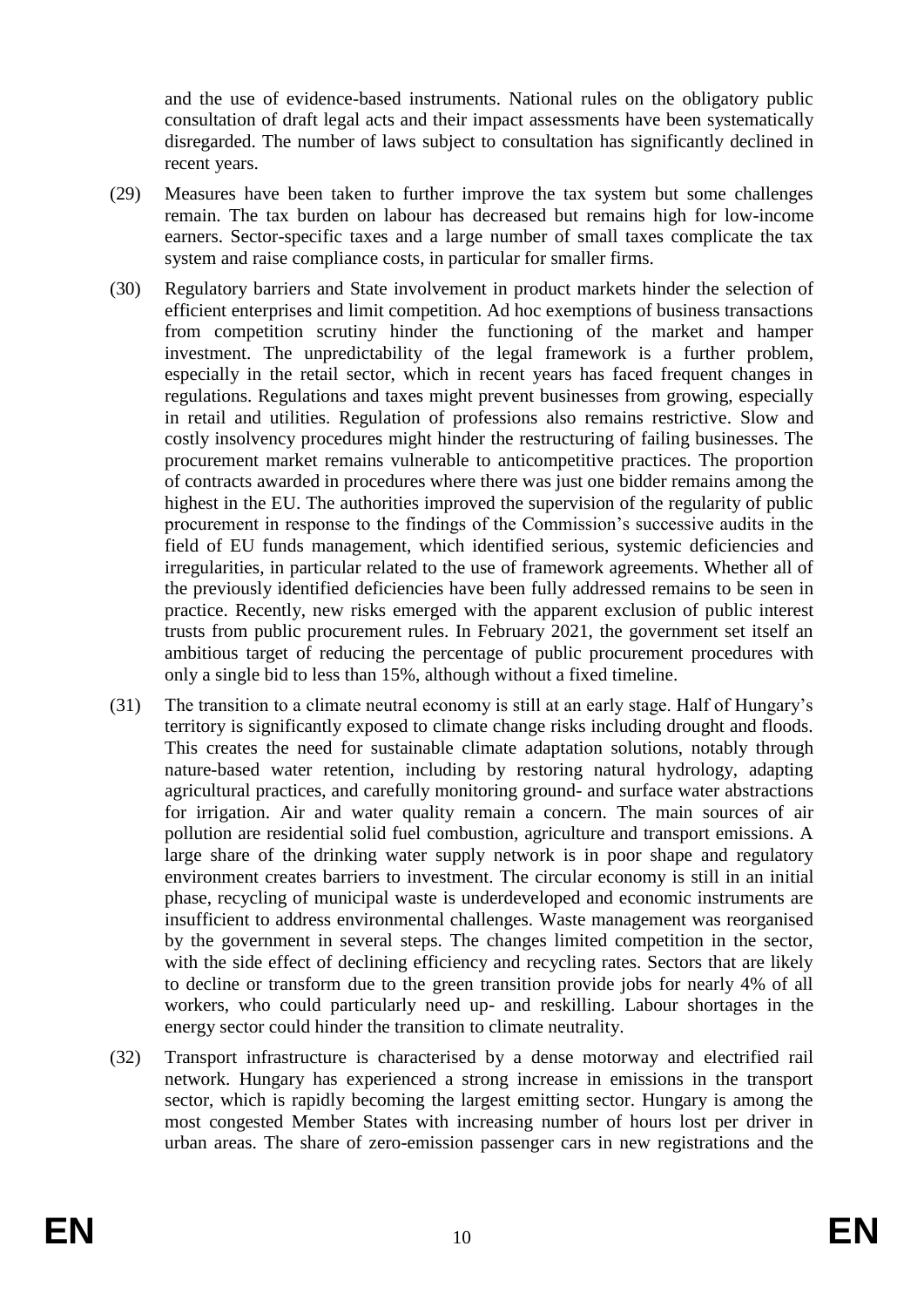number of charging points grow steadily. While the corresponding indicators show a leading position among regional peers, it still remains under the EU average.

- (33) Research and innovation is a critical driver for long-term growth and competitiveness. Hungary ranks as an emerging innovator. Spending on research and development is increasing and reached 1.61% of GDP in 2020. The shortage of highly skilled workers is a key obstacle to innovation. Tertiary education attainment rates are among the lowest in the EU. The recent exemption of young workers from personal income tax and other structural changes hindering academic freedom decrease the attractiveness of higher education. Digital skills and the use of digital technologies by firms and public services remain below the Union average.
- (34) In response to the mandate by the EU Heads of State or Government set out in the Versailles Declaration, the REPowerEU plan aims to phase out the European Union's dependence on fossil fuels import from Russia as soon as possible. For this purpose, the most suitable projects, investments and reforms at national, regional and EU level are being identified in dialogue with the Member States. These measures aim to reduce overall reliance on fossil fuels and shift fossil fuel imports away from Russia.
- (35) Hungary's energy sector depends strongly on Russia for fossil fuels. According to  $2020$  data<sup>21</sup>, nearly all imported natural gas comes from Russia (95% compared to the EU average of 44%). The dependency on Russia for oil is also above the EU average (61% compared to 26%), but for coal it is below (22% compared to 54%). The share of natural gas in the energy mix is higher than the EU average (35% compared to 24%), while the shares of oil (30% compared to 33%) and coal (7% compared to 11%) are lower. The 13.9% share of renewable sources in gross final energy consumption is one of the lowest in the EU. Hungary intends to rely more on solar energy while the potential of wind and geothermal energy remains underutilised. The electricity grid requires investments, such as smart metering, prosumers schemes, energy communities and dynamic pricing to accommodate more renewable energy. In addition, permitting procedures for installing plants using renewable energy sources could be simplified. Regional gas interconnections could allow diversification of imports. New infrastructure and network investments related to gas are recommended to be future-proof where possible, in order to facilitate their long-term sustainability through future repurposing for sustainable fuels. To decrease further dependency, there is a large potential to improve energy efficiency in the residential building sector. The application of stricter environmental standards for new housing was postponed by 18 months until June 2022. The current residential renovation programme does not focus on energy efficiency and excludes in practice the most vulnerable families. The uniformly low level of regulated energy prices, regardless of household income or consumption level, increases income inequalities and does not create incentives for energy saving. Further increase in ambition for reducing greenhouse gas emissions and

<u>.</u>

<sup>21</sup> Eurostat (2020), share of Russian imports over total imports of natural gas, crude oil and hard coal. For the EU27 average, the total imports are based on extra-EU27 imports. For Hungary, total imports include intra-EU trade. Crude oil does not include refined oil products. It should be noted that, while Hungary's import dependence on Russian gas is high, Hungary exports an important amount of gas to neighbouring countries. As such, its gas dependence for domestic consumption is likely lower than the figures reported, albeit still significant.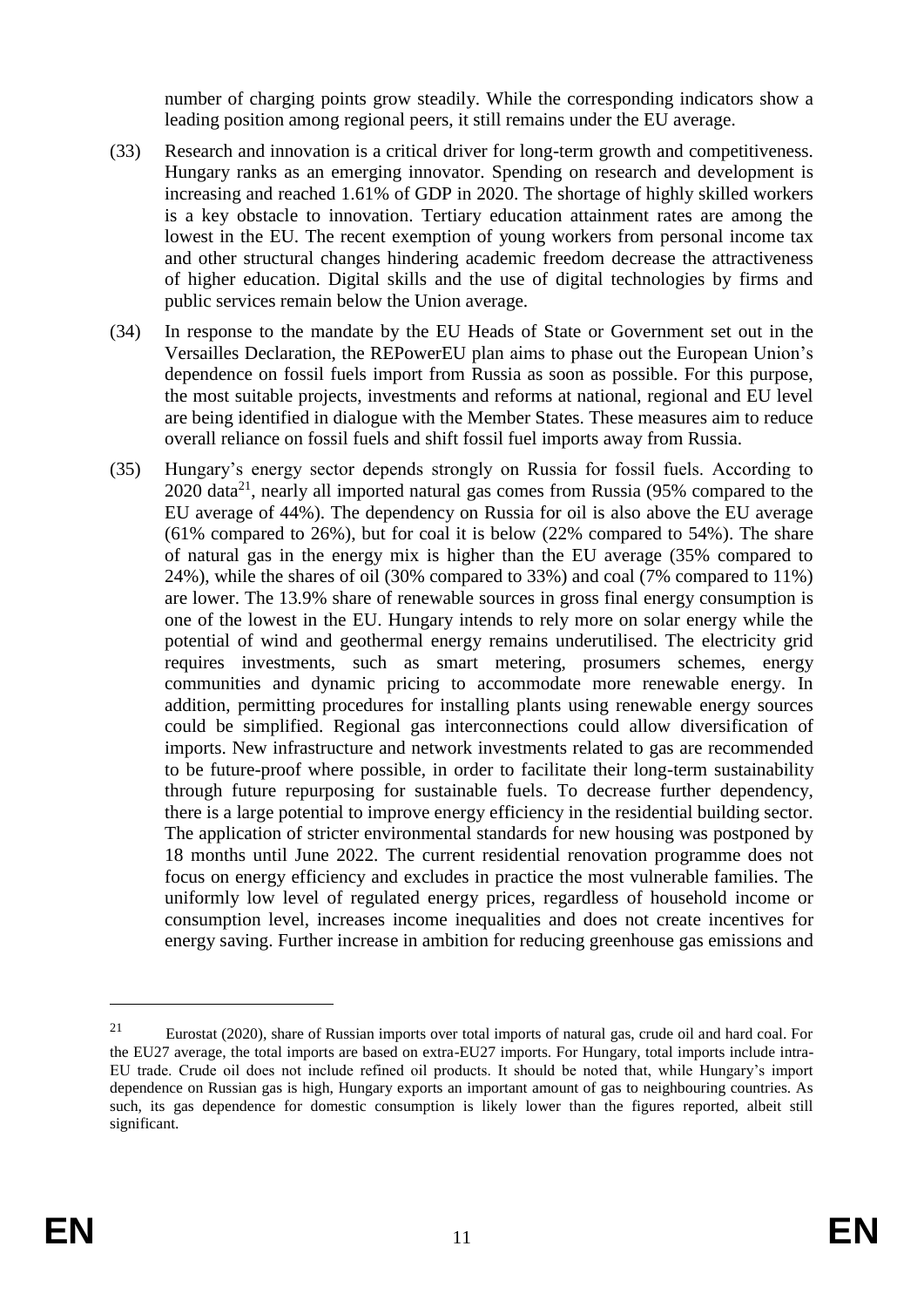increasing renewables and energy efficiency will be needed for Hungary to be in line with the 'Fit for 55' objectives.

- (36) While the acceleration of the transition towards climate neutrality and away from fossil fuels will create significant restructuring costs in several sectors, Hungary can make use of the Just Transition Mechanism in the context of cohesion policy to alleviate socio-economic impact of the transition in the most affected regions. In addition, Hungary can make use of the European Social Fund Plus to improve employment opportunities and strengthen social cohesion.
- (37) In light of the Commission's assessment, the Council has examined the 2022 Convergence Programme and its opinion is reflected in recommendation (1) below.

HEREBY RECOMMENDS that Hungary take action in 2022 and 2023 to:

- 1. In 2023, ensure that the growth of nationally-financed current expenditure is in line with an overall neutral policy stance, taking into account continued temporary and targeted support to households and firms most vulnerable to energy price hikes and to people fleeing Ukraine. Stand ready to adjust current spending to the evolving situation. Expand public investment for the green and digital transition and for energy security, including by making use of the RRF, RePowerEU and other EU funds. For the period beyond 2023, pursue a fiscal policy aimed at achieving prudent medium-term fiscal positions. Improve the long-term sustainability of the pension system, while preserving adequacy in particular through addressing income inequalities.
- 2. Swiftly finalise the negotiations with the Commission of the 2021-2027 cohesion policy programming documents with a view to starting their implementation.
- 3. Continue the labour market integration of the most vulnerable groups, in particular through upskilling, and extend the duration of unemployment benefits. Improve the adequacy of social assistance and ensure access to essential services and adequate housing for all. Improve education outcomes and increase the participation of disadvantaged groups, in particular Roma in quality mainstream education. Improve access to quality preventive and primary care services.
- 4. Reinforce the anti-corruption framework, including by improving prosecutorial efforts and access to public information, and strengthen judicial independence. Improve the quality and transparency of the decision-making process through effective social dialogue, engagement with other stakeholders and regular impact assessments. Continue simplifying the tax system. Improve regulatory predictability and competition in the services sector in particular in retail and utilities, and apply competition scrutiny systematically in business transactions. Improve competition in public procurement.
- 5. Promote reform and investment on sustainable water and waste management and the circularity of the economy, the digitalisation of businesses, green and digital skills, and research and innovation.